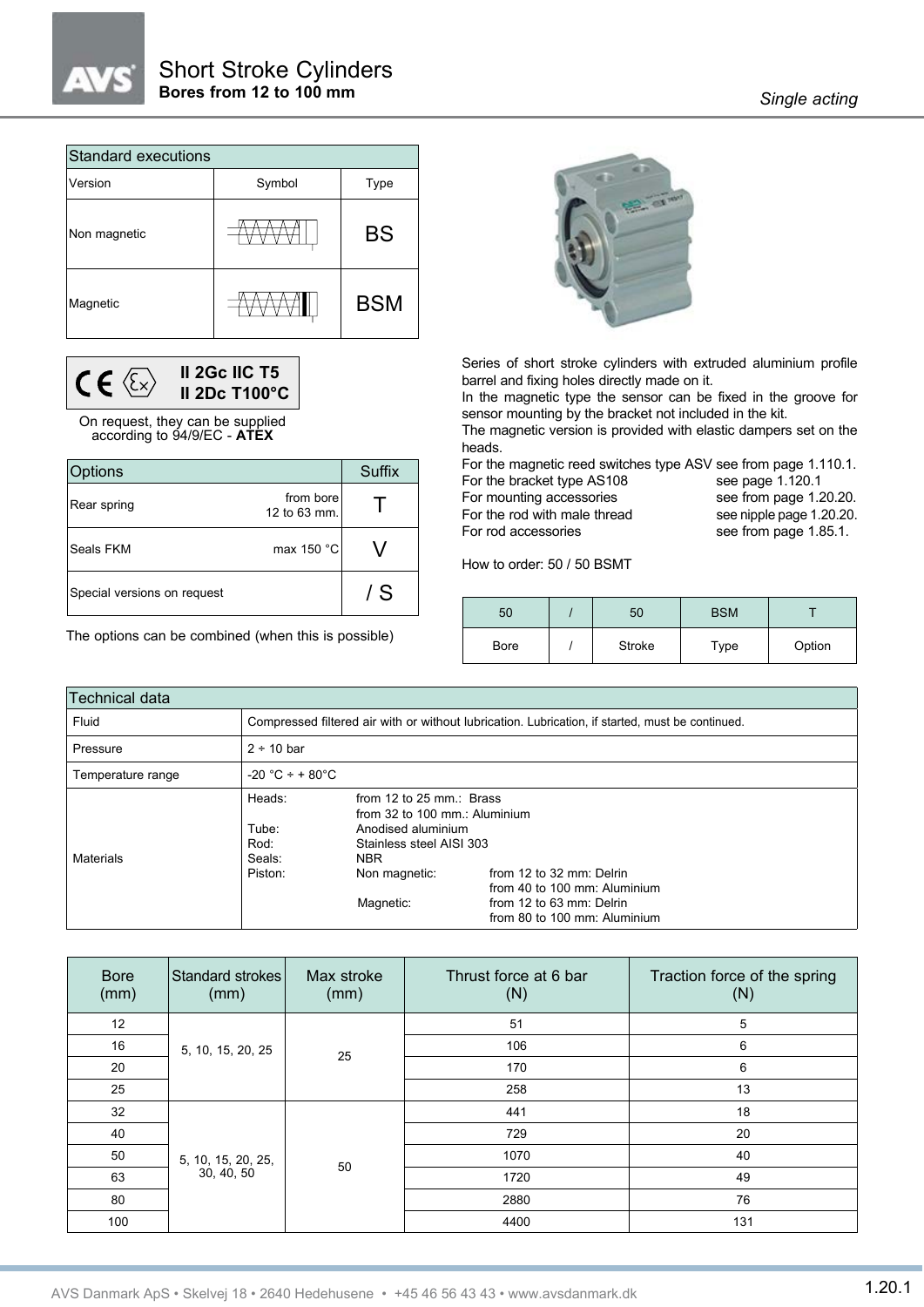## Short Stroke Cylinders **Bores from 12 to 100 mm** *Bores from 12 to 100 mm*



|         | Type: BS |     |        |                |                     |                     |                          |                |         |                |                          |                          |                          |      |                          |    |     |     |                          |    |     |
|---------|----------|-----|--------|----------------|---------------------|---------------------|--------------------------|----------------|---------|----------------|--------------------------|--------------------------|--------------------------|------|--------------------------|----|-----|-----|--------------------------|----|-----|
| mm<br>Ø | A        | B   | D<br>Ø | D <sub>1</sub> | D <sub>3</sub><br>Ø | D <sub>4</sub><br>Ø | E                        | G              | н       | H <sub>3</sub> | 11                       | 12                       | 13                       | 15   | 16                       | Κ  |     | Ľ   | N                        | P  | W   |
| 12      | 25       | 25  | 6      | M <sub>3</sub> | 3,7                 | 5,6                 | $\overline{\phantom{0}}$ | M <sub>5</sub> | 17      | 5,5            | 15,5                     | $\overline{\phantom{0}}$ | $\overline{\phantom{0}}$ | -    | $\overline{\phantom{a}}$ | 5  | 3,5 |     | $\overline{\phantom{a}}$ | 6  | 3,5 |
| 16      | 34       | 30  | 8      | M4             | 4,7                 | 7,5                 | 19                       | M <sub>5</sub> | 27      | 8              | $\overline{\phantom{a}}$ | 18                       | 12                       | 20   | 10                       | 6  | 4,6 | 3,5 | 32                       | 8  | 4,5 |
| 20      | 40       | 36  | 10     | M5             | 5,8                 | 9                   | 22                       | M <sub>5</sub> | 27      | 8              |                          | 20                       | 15                       | 25,5 | 12,7                     | 8  | 5,7 | 5,7 | 38,5                     | 10 | 5   |
| 25      | 44,5     | 40  | 10     | M5             | 5,8                 | 9                   | 24,5                     | 1/8"           | 28,5    | 10,5           | $\overline{\phantom{a}}$ | 26                       | 15,5                     | 28   | 14                       | 8  | 5,7 | 5,7 | 42                       | 10 | 5,5 |
| 32      | 51       | 46  | 12     | M6             | 5,8                 | 9                   | 27                       | 1/8"           | $29.5*$ | 11,5           | 36                       | 32                       | $\overline{\phantom{a}}$ | 34   | $\overline{\phantom{a}}$ | 10 | 5,7 |     | 48                       | 12 | 6   |
| 40      | 58       | 55  | 12     | M6             | 5,8                 | 9                   | 30,5                     | 1/8"           | $29.5*$ | 11             | 42                       | 42                       | $\blacksquare$           | 40   | $\overline{\phantom{a}}$ | 10 | 5,7 |     | 55                       | 12 | 6   |
| 50      | 70       | 65  | 16     | M8             | 6,8                 | 11                  | 37,5                     | 1/8"           | $34.5*$ | 11,5           | 50                       | 50                       | $\blacksquare$           | 50   |                          | 13 | 6,8 |     | 65                       | 12 | 7,5 |
| 63      | 89       | 80  | 16     | M <sub>8</sub> | 9                   | 14                  | 46                       | 1/8"           | $37*$   | 11             | 62                       | 62                       | $\overline{\phantom{0}}$ | 60   |                          | 13 | 8,8 |     | 80                       | 14 |     |
| 80      | 105      | 100 | 20     | M10            | 9                   | 14                  | 55                       | 1/4"           | 46*     | 14             | 82                       | 82                       | $\blacksquare$           | 77   |                          | 17 | 9   |     | 100                      | 15 | 8   |
| 100     | 131      | 124 | 25     | M12            | 11                  | 17,2                | 69                       | 1/4"           | $56*$   | 16             | 103                      | 103                      |                          | 94   |                          | 22 | 11  |     | 124                      | 20 | 10  |

\* for strokes 40 - 50: Ø 32-40-50-63-80-100 add +10 mm

|         | Type: <b>BSM</b> |     |        |                |                     |                     |                          |                |         |                |                              |     |      |      |                              |    |     |                              |      |    |     |
|---------|------------------|-----|--------|----------------|---------------------|---------------------|--------------------------|----------------|---------|----------------|------------------------------|-----|------|------|------------------------------|----|-----|------------------------------|------|----|-----|
| mm<br>Ø | A                | B   | D<br>Ø | D <sub>1</sub> | D <sub>3</sub><br>Ø | D <sub>4</sub><br>Ø | E                        | G              | Н       | H <sub>3</sub> | 11                           | 12  | 13   | 15   | 16                           | Κ  |     | L1                           | N    | P  | W   |
| 12      | 25               | 25  | 6      | M <sub>3</sub> | 3,7                 | 5,6                 | $\overline{\phantom{a}}$ | M <sub>5</sub> | 27      | 5,5            | 15,5                         | -   |      | -    | -                            | 5  | 3,5 | $\overline{\phantom{a}}$     | -    | 6  | 3,5 |
| 16      | 34               | 30  | 8      | M4             | 4,7                 | 7,5                 | 19                       | M <sub>5</sub> | $32*$   | 8              | $\qquad \qquad \blacksquare$ | 18  | 12   | 20   | 10                           | 6  | 4,6 | 3,5                          | 32   | 8  | 4,5 |
| 20      | 40               | 36  | 10     | M <sub>5</sub> | 5,8                 | 9                   | 22                       | M <sub>5</sub> | $32*$   | 8              | $\overline{\phantom{a}}$     | 20  | 15   | 25,5 | 12,7                         | 8  | 5,7 | 5,7                          | 38,5 | 10 | 4,5 |
| 25      | 44,5             | 40  | 10     | M <sub>5</sub> | 5,8                 | 9                   | 24,5                     | 1/8"           | $38.5*$ | 10,5           | $\blacksquare$               | 26  | 15,5 | 28   | 14                           | 8  | 5,7 | 5,7                          | 42   | 10 | 5,5 |
| 32      | 51               | 46  | 12     | M <sub>6</sub> | 5,8                 | 9                   | 27                       | 1/8"           | $39,5*$ | 11,5           | 36                           | 32  |      | 34   | $\qquad \qquad \blacksquare$ | 10 | 5,7 | $\overline{\phantom{a}}$     | 48   | 12 | 5,5 |
| 40      | 58               | 55  | 12     | M <sub>6</sub> | 5,8                 | 9                   | 30,5                     | 1/8"           | $39.5*$ | 11             | 42                           | 42  | -    | 40   | $\overline{\phantom{0}}$     | 10 | 5,7 | $\overline{\phantom{a}}$     | 55   | 12 | 6,5 |
| 50      | 70               | 65  | 16     | M <sub>8</sub> | 6,8                 | 11                  | 37,5                     | 1/8"           | $39.5*$ | 11,5           | 50                           | 50  |      | 50   | $\blacksquare$               | 13 | 6,8 | $\overline{\phantom{a}}$     | 65   | 12 | 7,5 |
| 63      | 89               | 80  | 16     | M <sub>8</sub> | 9                   | 14                  | 46                       | 1/8"           | $42*$   | 11             | 62                           | 62  |      | 60   | $\overline{\phantom{0}}$     | 13 | 8,8 | $\qquad \qquad \blacksquare$ | 80   | 14 | 6,5 |
| 80      | 105              | 100 | 20     | M10            | 9                   | 14                  | 55                       | 1/4"           | 46*     | 14             | 82                           | 82  | -    | 77   | $\overline{\phantom{0}}$     | 17 | 9   | $\blacksquare$               | 100  | 15 | 8   |
| 100     | 131              | 124 | 25     | M12            | 11                  | 17,2                | 69                       | 1/4"           | $56*$   | 16             | 103                          | 103 |      | 94   | $\overline{\phantom{0}}$     | 22 | 11  | $\overline{\phantom{a}}$     | 124  | 20 | 10  |

 $*$  for strokes 25: Ø 16-20 add +6 mm  $\text{/}\text{/}\text{/}\text{/}\text{/}\text{O}$  25 add +1 mm

\* for stroke 40-50: Ø 32-40-50-63-80-100 add +10 mm